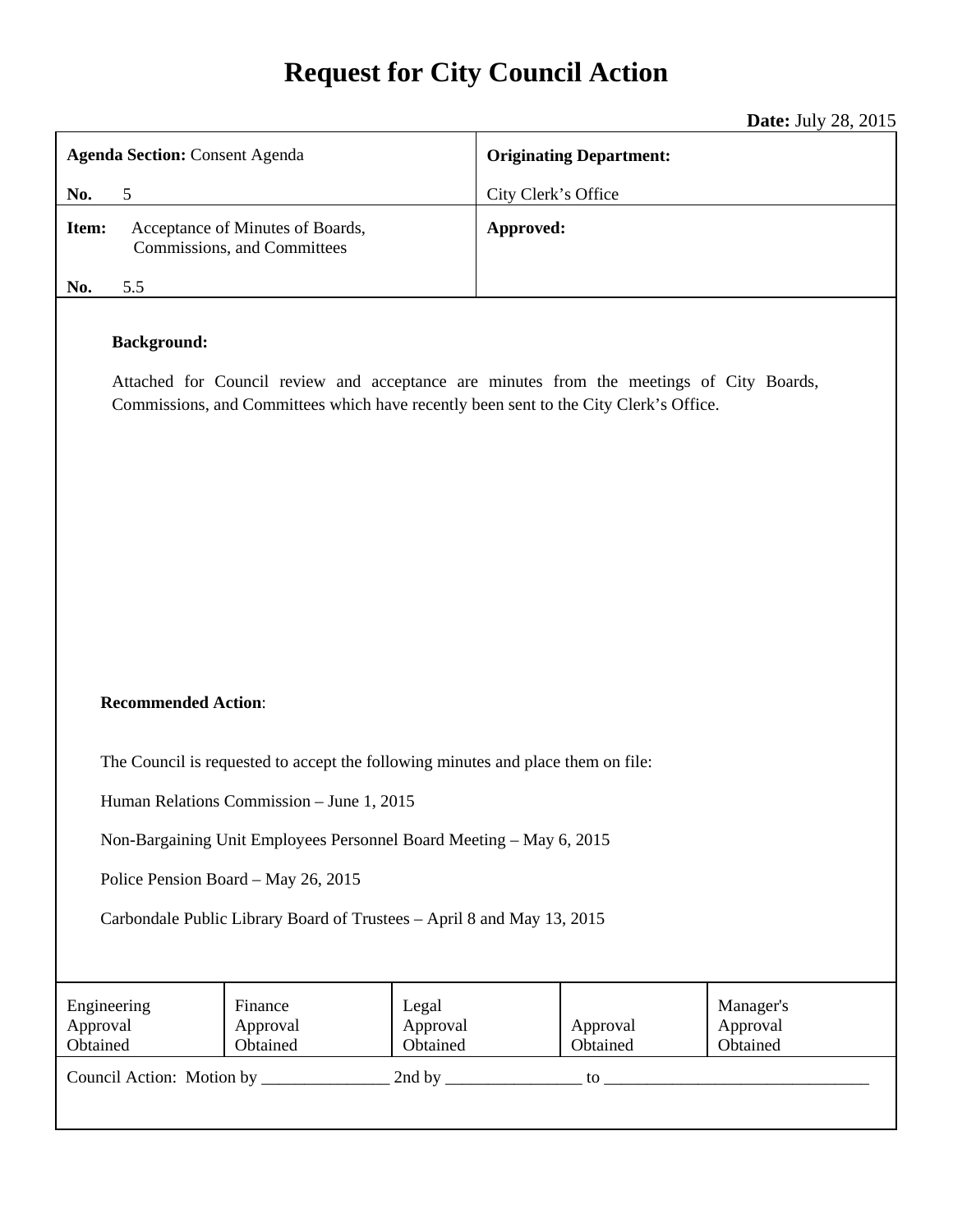## **Carbondale Human Relations Commission**



 Minutes – June 1, 2015 Carbondale Civic Center ~ 5:00 p.m.

**Commissioners Present:** JoshuaKyle Brandon, Joseph Brown, Ted Gutierrez, Eric McMillan, Faith Miller, Joshua Phillips, Kareem Shariati, Dora Weaver

**Commissioners Excused**: Jerrold Hennrich

**Study Circle Staff Present:** Sarah Heyer

**Guests Present:** Sonya Ingebritsen, Ella Lacey, Margaret Nesbitt, Molly Parker, Maurine Pyle, Elius Reed, Greg Whaley, Chris Wiksta

**Staff Present**: Mayor Mike Henry, Councilwoman Carolin Harvey, Deborah McCoy

## **CALL TO ORDER**

The meeting was called to order at 5:05 p.m. by Co-Chair Brown. Commissioner Brown shared communication from Chair Hennrich who could not be present due to a military obligation. Commissioner Brown acknowledged Mayor Henry and guests.

\_\_\_\_\_\_\_\_\_\_\_\_\_\_\_\_\_\_\_\_\_\_\_\_\_\_\_\_\_\_\_\_\_\_\_\_\_\_\_\_\_\_\_\_\_\_\_\_\_\_\_\_\_\_\_\_\_\_\_\_\_\_\_\_\_\_\_\_\_\_\_\_\_\_\_\_\_\_\_\_\_\_\_\_\_\_\_\_\_\_

## **MINUTES**

Motion was made by Commissioner Brandon and seconded by Commissioner McMillan to approve the minutes of the May 4, 2015 meeting. Motion carried.

## **ANNOUNCEMENTS**

Mayor Henry thanked Commissioners for agreeing to serve on the Human Relations Commission, acknowledged the meeting's turnout, and indicated that he supports the Commission, and feels its mission is important. The records show three expired terms (Hennrich, Brown, Brandon) and a vacancy. Commissioners whose terms expired expressed interest in continuing another term, leaving one vacancy. Mayor Henry reviewed the Commission's composition and terms, and encouraged citizens interested in serving on the Commission to contact his office.

| June 5, 2015 | <b>Chamber of Commerce Golf Tournament</b>                                                                                                                                                                                                                                                                  |
|--------------|-------------------------------------------------------------------------------------------------------------------------------------------------------------------------------------------------------------------------------------------------------------------------------------------------------------|
| June 5, 2015 | Singing with the Stars, McLeod Theater                                                                                                                                                                                                                                                                      |
| June 6, 2015 | 100 Men Who Cook – Disabled Veterans                                                                                                                                                                                                                                                                        |
| June 8, 2015 | Flame of Hope for the World – Special Olympics, $5:30 \text{ pm} - 8:00 \text{ pm}$ . Arrives in<br>Marion. Three flames are being transported across the United States and this is the<br>Central one. On Saturday morning, June 9, the flame will be transported from Marion to<br>Carbondale to DuQuoin. |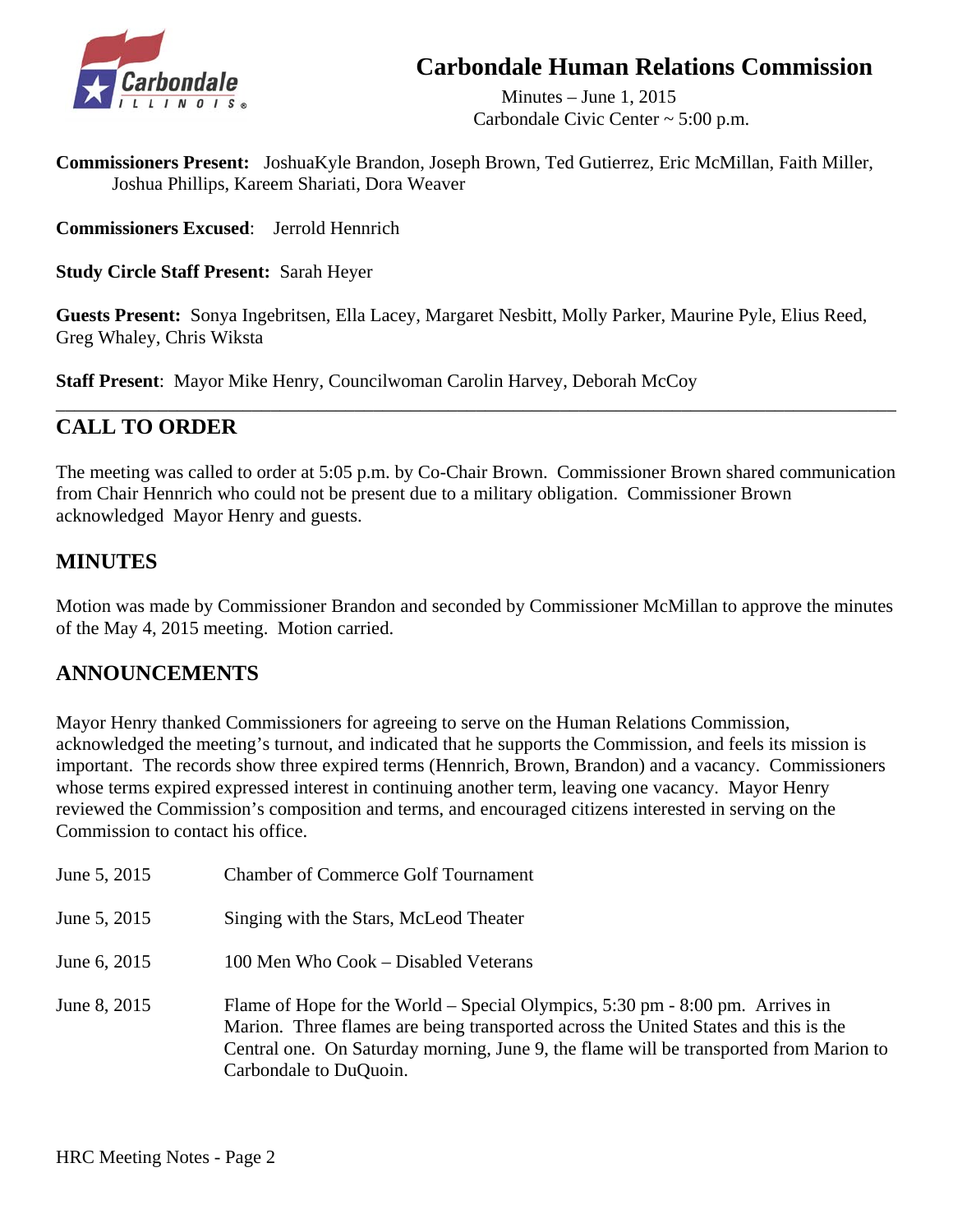## **ISSUES**

## *Public Education/HRC Website*

 Commissioner Falcone reported that all Commissioner bios and pictures are posted on the website, along with pictures from the "Community on Policing" forum. A group photo of the HRC is scheduled to be taken at the HRC Retreat in July by Commissioner Brandon. A draft of the HRC brochure, prepared by Commissioner Falcone, was reviewed. Motion was made by Commissioner Falcone and seconded by Commissioner Shariati to accept the brochure draft and forward to City staff to be completed and distributed at the next meeting. Motion carried.

## *Public Forums/Events – Community Policing Forum Summary*

 Commissioners provided feedback regarding issues and concerns raised at the forum. Points shared included not enough student participation, what would be done to stay involved and keep going, availability of summaries of table discussions, and path for the next forum. Facilitators were directed to provide summaries of their discussion table to Ms. McCoy by June 20, 2015, to be forwarded to Commissioners. Discussion will continue at the next meeting with review and plans to be made at the Retreat. Guests were asked for feedback and Dr. Lacey stated that she felt the forum was a good first step, but if nothing happens beyond that, then the forum would be meaningless. Comments were made regarding the involvement of police in future forums, including ways to make that happen. Consideration of overtime pay, training, and adequate time were discussed, as well as ways to solicit feedback from the department regarding the Justice Department document released following the Ferguson incident, body cameras, and citizen groups to work with police. Chair Hennrich will contact Interim Chief Grubbs about the idea of a forum and discussion for police.

## *Massive Incarceration (Alternatives)*

Will be reviewed at a later time.

## *Justice System (Southern Illinoisan)*

Will consider further when additional information is received from *The Southern Illinoisan*.

## *HRC Annual Retreat*

 Commissioner McMillan stated that a formal invitation would be extended to the Mayor, City Council, and City Manager. He will continue to work on the Retreat agenda which will be limited to subpoena power, community policing, and social issues. He reminded Commissioners to review the HRC's mission and charge.

## *Other*

Clarification of HRC meeting time – 5:00 p.m. rather than 6:00 p.m. *The Carbondale Times* will be reminded that the time has changed.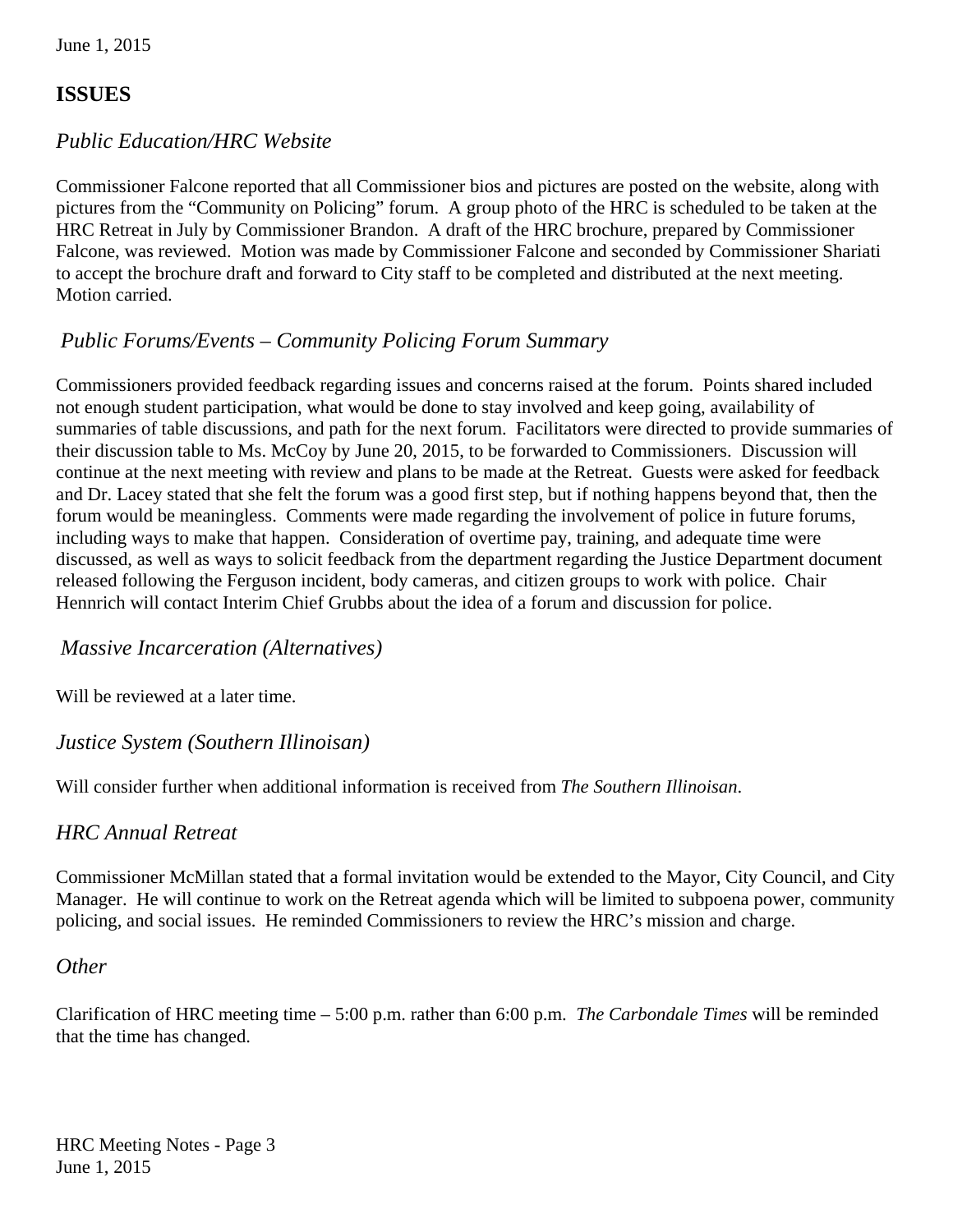## **Public Comments**

Mr. Reed commented that no African Americans are working on the jobs being done by E. T. Simond.

## **PROCESS ASSESSMENTS**

## *Neighborhood Alliance Report*

 Coordinator Heyer forwarded notes from the previous meeting. The group will meet on Wednesday, June 3, 2015, 5:00 p.m. Carbondale Main Street will host its statewide conference in Carbondale June 23-25, 2015. The Northwest Neighborhood Group has a new president, Yo Presley. A noise ordinance was passed recently by City Council to address amplified noises that mainly come from parties that grow out of control.

## *Non-Violent Carbondale Project*

No report

## *Racial Justice Coalition*

 Rev. Ingebritsen stated that at the last Racial Justice Coalition meeting, there was discussion regarding a new program at the Middle School called Creative Measures Classroom. The program was put into place about 5-6 weeks before the end of the school year, with seven or eight African American male students who were classified as unmanageable with behavior problems. The students are assigned to a classroom where the instructor is not certified to teach all areas of the curriculum. The students are not able to interact with other students, faculty or staff, and the classroom situation has been described as isolated and segregated. A representative is following up on the situation and will provide more information. Dr. Lacey encouraged those interested to visit Carbondale Elementary School District 95's website and review the Community Growth Plan that was adopted by the District in 2014.

 Dr. Lacey made introductory remarks regarding police in the schools. She stated that while "police have a place in schools as assigned or invited to enhance safety and/or security, they are not educators for teaching, social workers for gaining information from children or judges for interpreting school behaviors." Rev. Ingebritsen commented that "the presence of armed police in schools is not compatible with the District's stated intent of restorative practices, and the initiative was not accompanied by necessary and transparent programs that change institutional practices on the part of the police which cause mistrust." She cited several concerns expressed by the District's parents, students and staff. She shared the response from African American racial diversity trainer and columnist J. R. Reynolds from Battlecreek, Michigan, to a noose posted on his Facebook thread after he called out the racism in a comment someone had made – "… no matter how many different ways communities of color explain their oppressive experiences when it comes to race, inevitably most white people believe they understand racism better than we do. It's our experience, but *they* are the experts." The position of the Racial Coalition is that the District put a moratorium on the program until concerns can be voiced and addressed. A letter from Mr. Whaley, a parent of students in the District, requesting the program be discontinued was distributed. Commissioners discussed the positive and negative feedback that has been received about the program. Rev. Ingebritsen indicated that a report was presented by Mr. Shimshak to the school board that the majority of the 87 parents who completed the survey responded that the program was positive. The survey was distributed to parents along with other materials, and contained parents' names. Commissioner Miller stated that it seems a number of the recipients of the program are not happy, and that the Police Department and the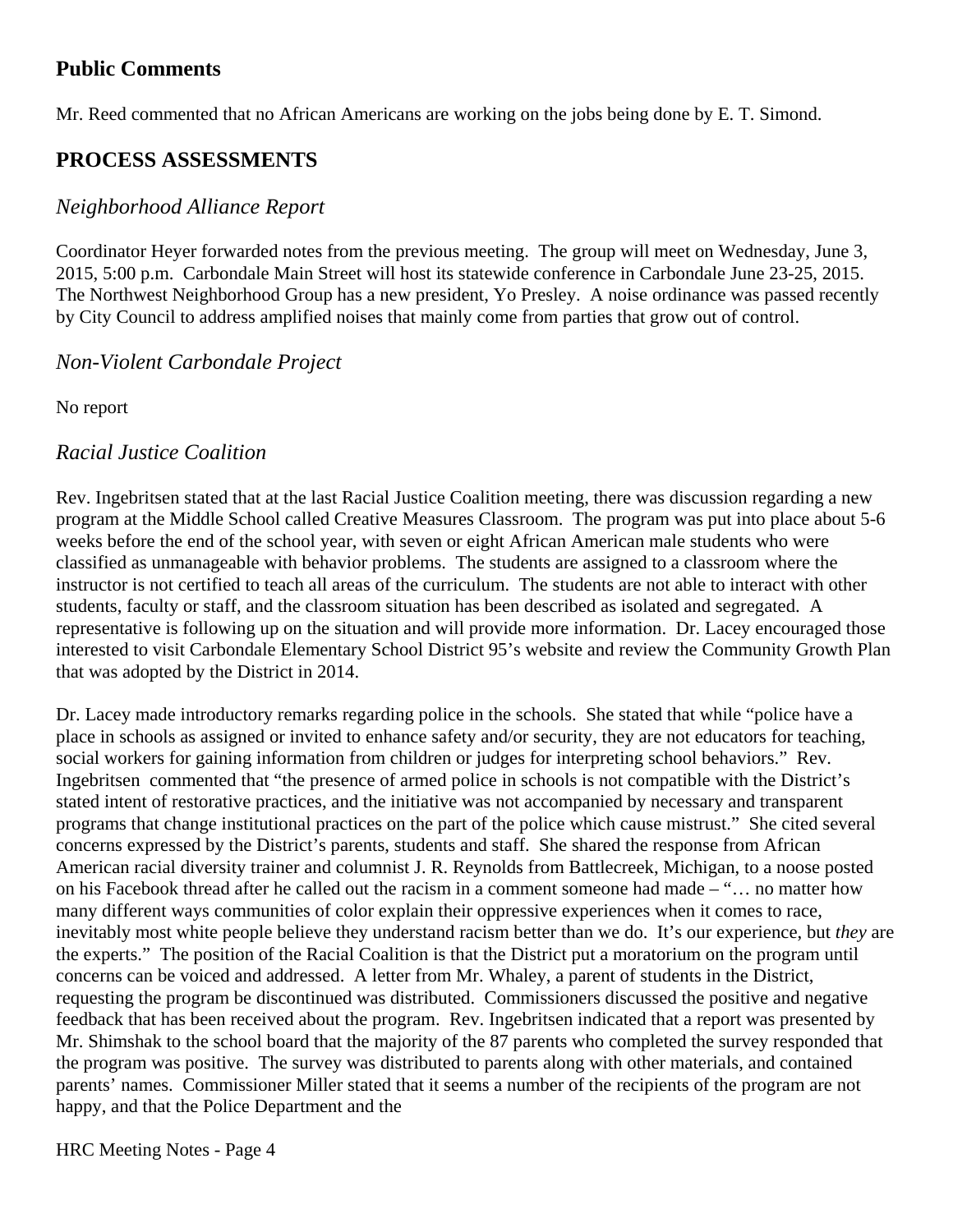June 1, 2015

 District's School Board should be open to listening to their concerns. There was discussion regarding the intent of the program to improve relationships with the police and/or to provide safety. Ms. Nesbitt reminded the Commission of remarks that were made by States Attorney Carr and former Chief O'Guinn, at an HRC meeting last summer following a homicide that took place on the northeast side, regarding problems not being able to be resolved in northeast Carbondale because people would not talk. Not too very long following those comments, plans for the program with police in the schools was implemented in the school to building relationships with children, with no mention of safety or parent involvement. Concerns were expressed about the dismissal of people who come forward to speak on issues, and the refusal to consider those voices seriously.

 Commissioner Brown stated that police involvement in the schools would be a priority for the next HRC meeting with the goal to design an appropriate statement regarding police in the school. Commissioner McMillan volunteered to draft the statement to be sent to Ms. McCoy to forward to Commissioners. Mrs. Nesbitt commented that the community needs the police and the police need the community, and both need to know how to approach each other. Commissioner Brown thanked the guests for keeping the concern at the forefront.

## *Sparrow Coalition Report*

 Commissioner Phillips introduced Maurine Pyle, chair of the Sparrow Coalition. For the past few months the Sparrow Coalition has been organizing, along with other agencies, organizations, and groups, including clergy, to address some of the community's needs. The Sparrow Coalition, in partnership with Civic Soul-Imagining Geographies, the Carbondale Public Library, Inter-Faith Council, and SIU's College of Mass Communication & Media Arts is sponsoring a community forum series on Challenges of Poverty in Carbondale. Commissioner Phillips reported that he will be presenting some of the experiences homeless residents of Carbondale shared with him at the Carbondale Public Library on June 23, 2015, at 6:00-7:00 p.m.

*Law Enforcement* 

No report

## *Items for City Council*

Recommendation to the Mayor, City Council, and City Manager that a search committee be formed to identify the next police chief, and the HRC would like one or two persons to serve on that committee.

## **ADJOURNMENT**

Next meeting – July 6, 2015. There being no further business, the meeting was adjourned at 7:55 p.m.

Recorded by Deborah McCoy \_\_\_\_\_\_\_\_\_\_\_\_\_\_\_\_\_\_\_\_\_\_\_\_\_\_\_\_\_\_\_\_\_\_\_\_\_\_\_\_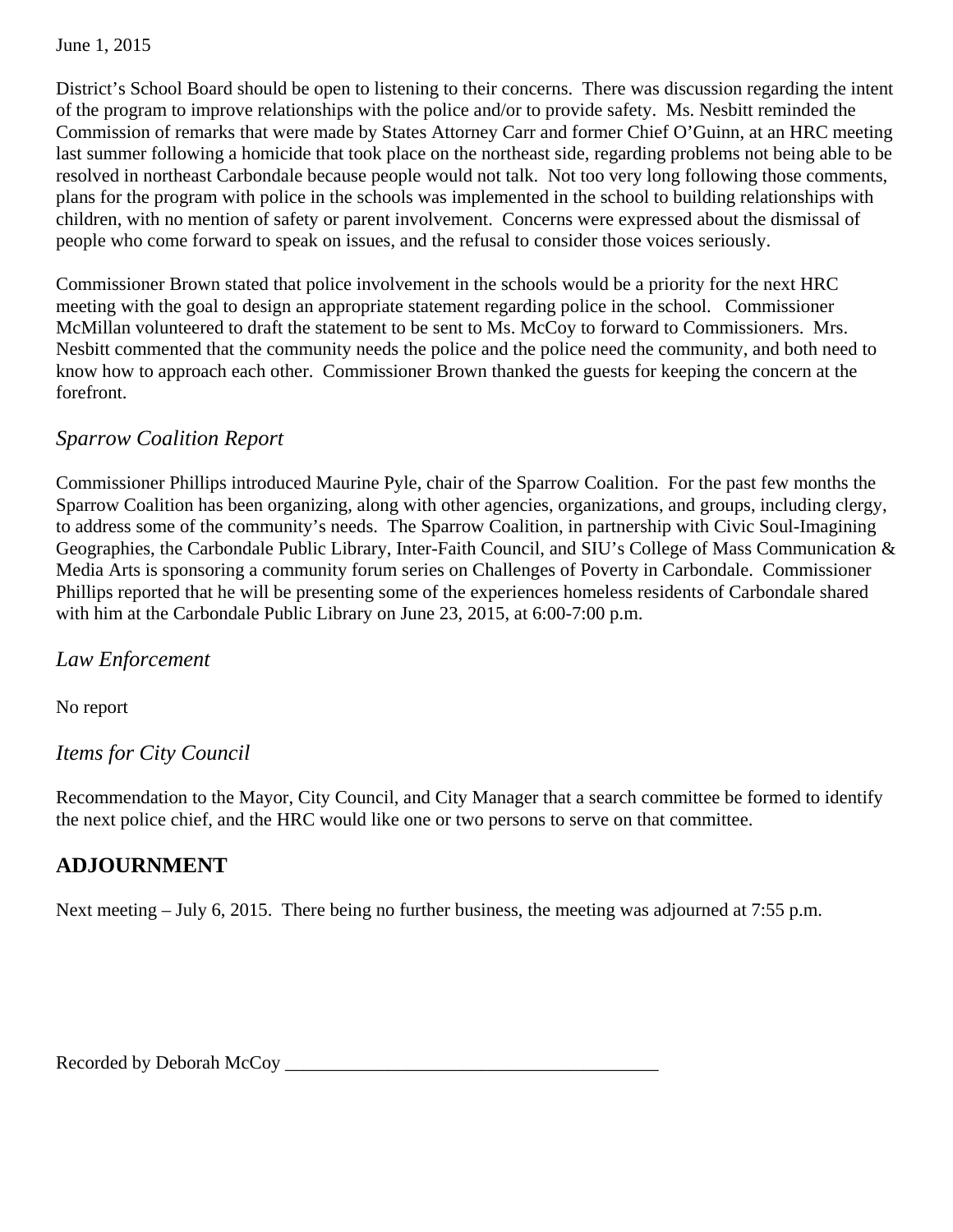

**Non-Bargaining Unit Employees Personnel Board Meeting May 6, 2015**

The City of Carbondale's Non-Bargaining Unit Employees (NBUE) Personnel Board held a meeting on Wednesday, May 6, 2015, in Conference Room B of the Civic Center, 200 S. Illinois Avenue. The meeting was called to order at 3:01 p.m., by Chair Ron Bryant, with the following members of the Board present/absent:

#### **2. Roll Call**

Present: Ron Bryant, Alicia Burtley, David Chamness, Jeffrey Doherty, Travis Taylor, Harvey Welch

Absent: Charles "Chuck" Vaught

Administrative Services Director Deborah McCoy, Secretary to the Personnel Board, was present.

#### **3. Approval of Minutes**

Motion was made by Mr. Taylor and seconded by Mr. Chamness to approve the minutes of the Regular meeting held on April 8, 2015 with the correction that Mr. Chamness voted "Present" on the motion to send a letter to the City Manager regarding the grievance. VOTE: All voted aye.

Motion was made by Mr. Doherty and seconded by Mr. Taylor to approve the minutes of the Closed meeting held April 8, 2015. VOTE: All voted aye.

#### **4**. **Closed Meeting**

Motion was made by Ms. Burtley and seconded by Mr. Doherty to go into closed session pursuant to 5 ILCS  $120/2(c)1$  at  $3:05$  p.m. VOTE: All voted aye.

Motion was made by Mr. Doherty and seconded by Mr. Taylor to end the closed session and return to the regular meeting pursuant to 5 ILCS  $120/2(c)1$  at 3:35 p.m. VOTE: All voted aye.

Motion was made by Mr. Welch and seconded by Mr. Taylor to approve the draft letter to the City Manager with the deletion of the word unanimous. VOTE: All voted aye.

Motion was made by Mr. Welch and seconded by Ms. Burtley that the Board advise the City Manager of its concerns regarding the conversation of November 24, 2014. VOTE: Bryant - Yes; Burtley - Yes; Chamness - Present; Doherty - No; Taylor - No; Welch - Yes

Motion failed.

The Board directed the Human Resources Manager to relay the concerns of some of the Board members to the City Manager.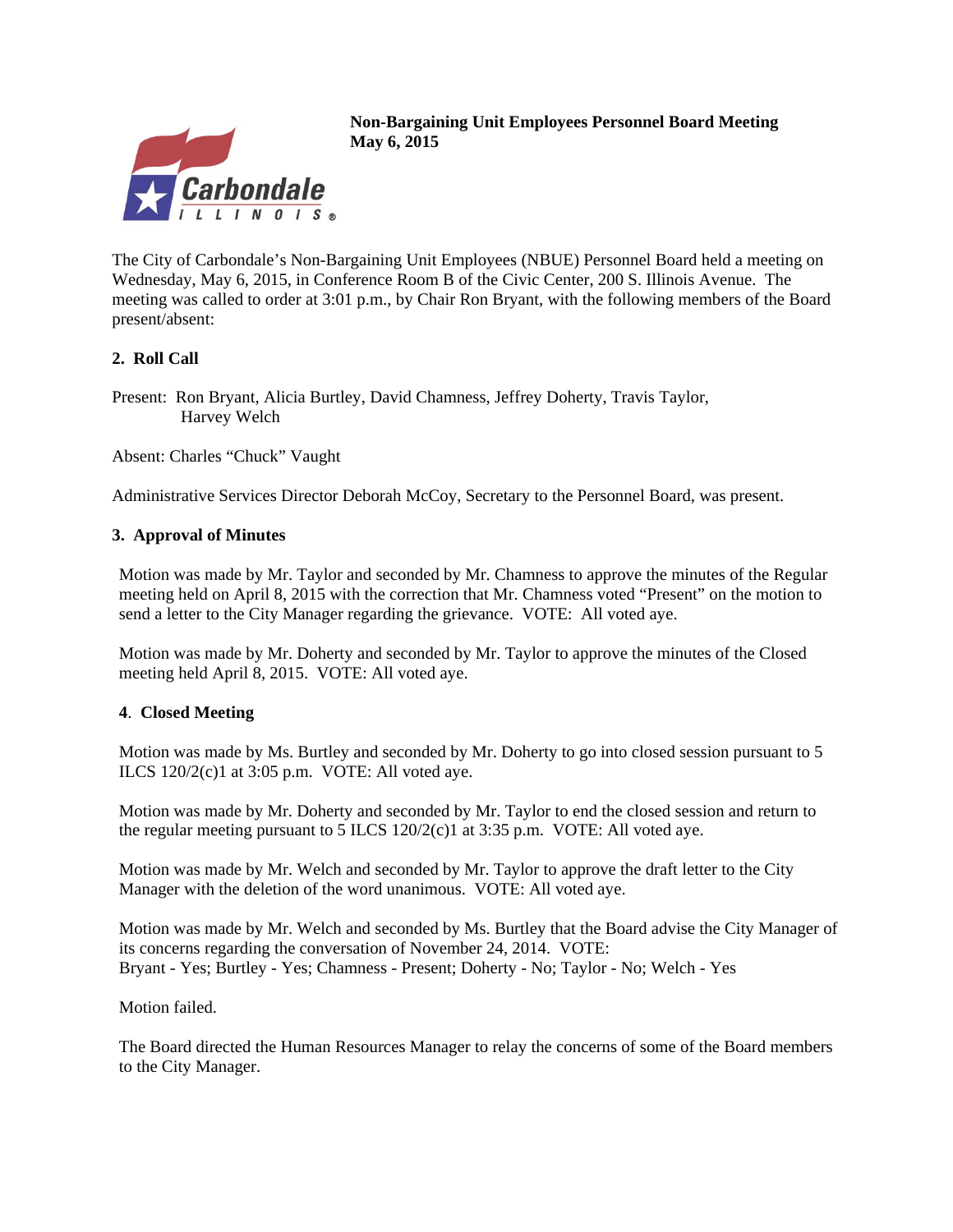Non-Bargaining Unit Employees Personnel Board Meeting May 6, 2015 - Page 2

Motion was made by Ms. Burtley and seconded by Mr. Doherty to return to closed session pursuant to 5 ILCS  $120/2(c)1$  at  $3:40$  p.m. VOTE: All voted aye.

Motion was made by Mr. Doherty and seconded by Mr. Welch to end the closed session and return to regular meeting at 3:50 p.m. pursuant to 5 ILC 120/2(c)1. VOTE: All voted aye. Mr. Welch left the meeting at 3:51 p.m. to make his 4:00 p.m. speaking engagement.

The Board directed the Human Resources Manager to bring copies of grievance procedures and processes for the bargaining units.

#### **5. Old/Unfinished Business**

A. Orientation

Chair Bryant indicated that it should be in place soon.

#### B. Time Donation

Chair Bryant stated that he had spoken with the City Manager who indicated that a memo had been drafted, but not yet approved. Mr. Doherty suggested, and the Board agreed, to communicate to the City Manager that the Board would like to move time donation forward and would like to assist with any changes and recommendations for a policy and its implementation.

#### **6. New Business**

Interim Police Chief Jeff Grubbs would like to appear before the Personnel Board at a future meeting.

The next meeting is scheduled for Wednesday, June 24, 2015, 2:00 p.m.

#### **7. Citizens' Comments and Questions**

None

#### **8. ANNOUNCEMENTS**

Mr. Doherty was reappointed to the Board, and his term ends in 2018.

#### **9. ADJOURNMENT**

There being no further business, motion was made by Ms. Burtley and seconded by Mr. Chamness. Meeting adjourned at 4:09 p.m.

\_\_\_\_\_\_\_\_\_\_\_\_\_\_\_\_\_\_\_\_\_\_\_\_\_\_\_\_\_\_\_\_\_\_\_\_\_\_\_\_\_\_\_\_\_\_\_\_\_\_ Recorded by Deborah Walton McCoy Administrative Services Director/Human Resources Manager

Approved by the Board on  $\blacksquare$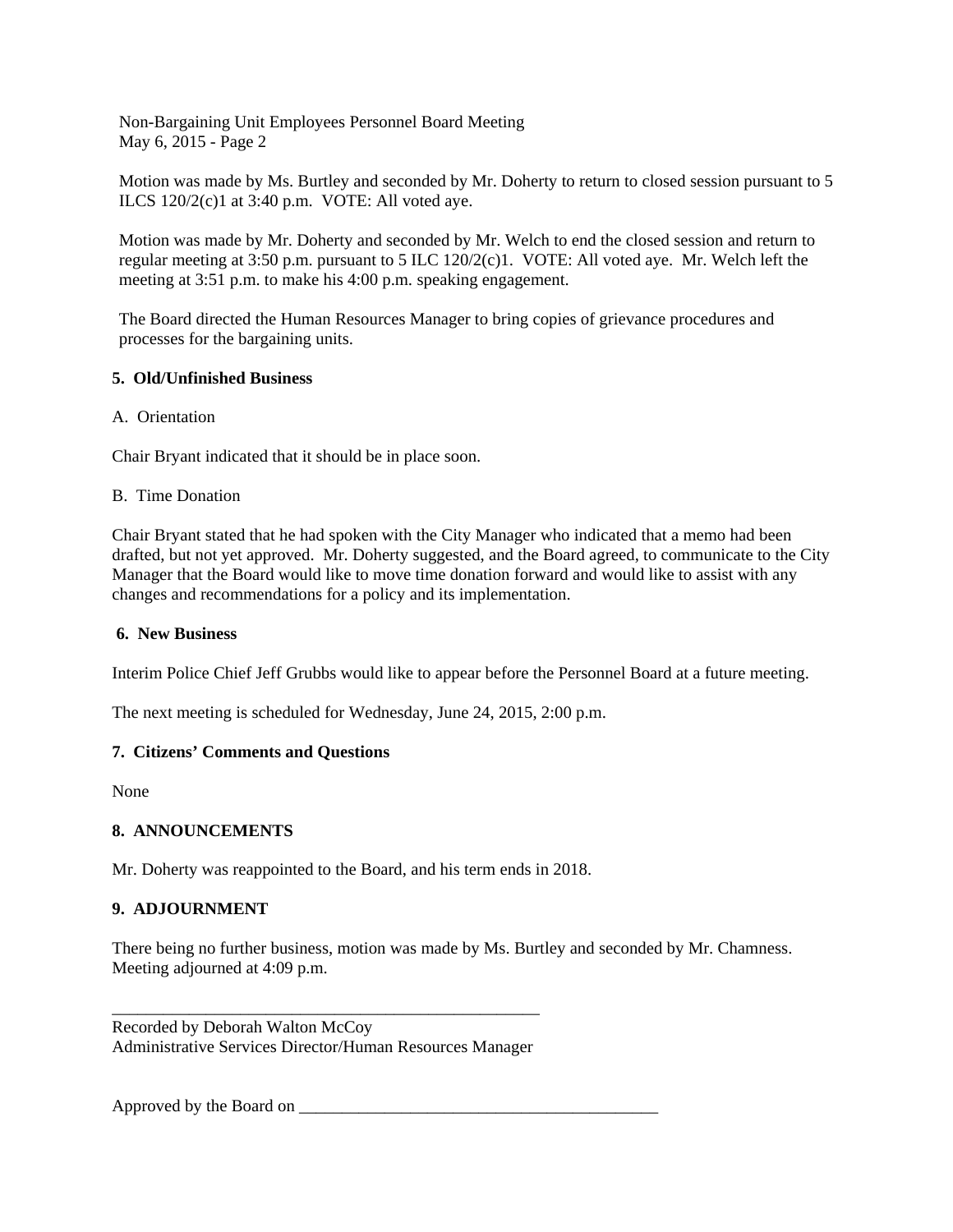#### **CITY OF CARBONDALE POLICE PENSION BOARD OF TRUSTEES MINUTES OF May 26, 2015 PRESENTED June 23, 2015**

*Call to Order:* Meeting called to order by Goddard at 1:30 p.m.

*Members Present:* Mark Goddard, Paul Echols, Don Ursini, Tony Williams

**Guests:** Alicia Burtley, Becky Applegate, Scott Hendricks

**Absent:** Don Priddy

*Public Comments:* None

*Minutes of Previous Meeting:* Motion to accept with the one correction. (Echols) $(2^{nd}$  Ursini) Motion carried.

#### *Treasurer's Report:*

Motion to approve the treasurer's report.(A. Williams)( $2^{nd}$  Echols) Motion carried.

#### *Unfinished Old Business:*

The Board discussed the location for the Woods deposition.

#### *New Business:*

Annual audit engagement letter was signed by Mark Goddard. The Board discussed training for members.

#### *Open Floor Comments:*

Mr. Kimmel mentioned Mr. Vaughn's appeal.

Motion to adjourn at 2:30 p.m. (P. Echols)(2<sup>nd</sup> T. Williams) Motion carried.

Respectfully Submitted,

Anthony Williams Carbondale Police Pension Board Secretary

AW/clc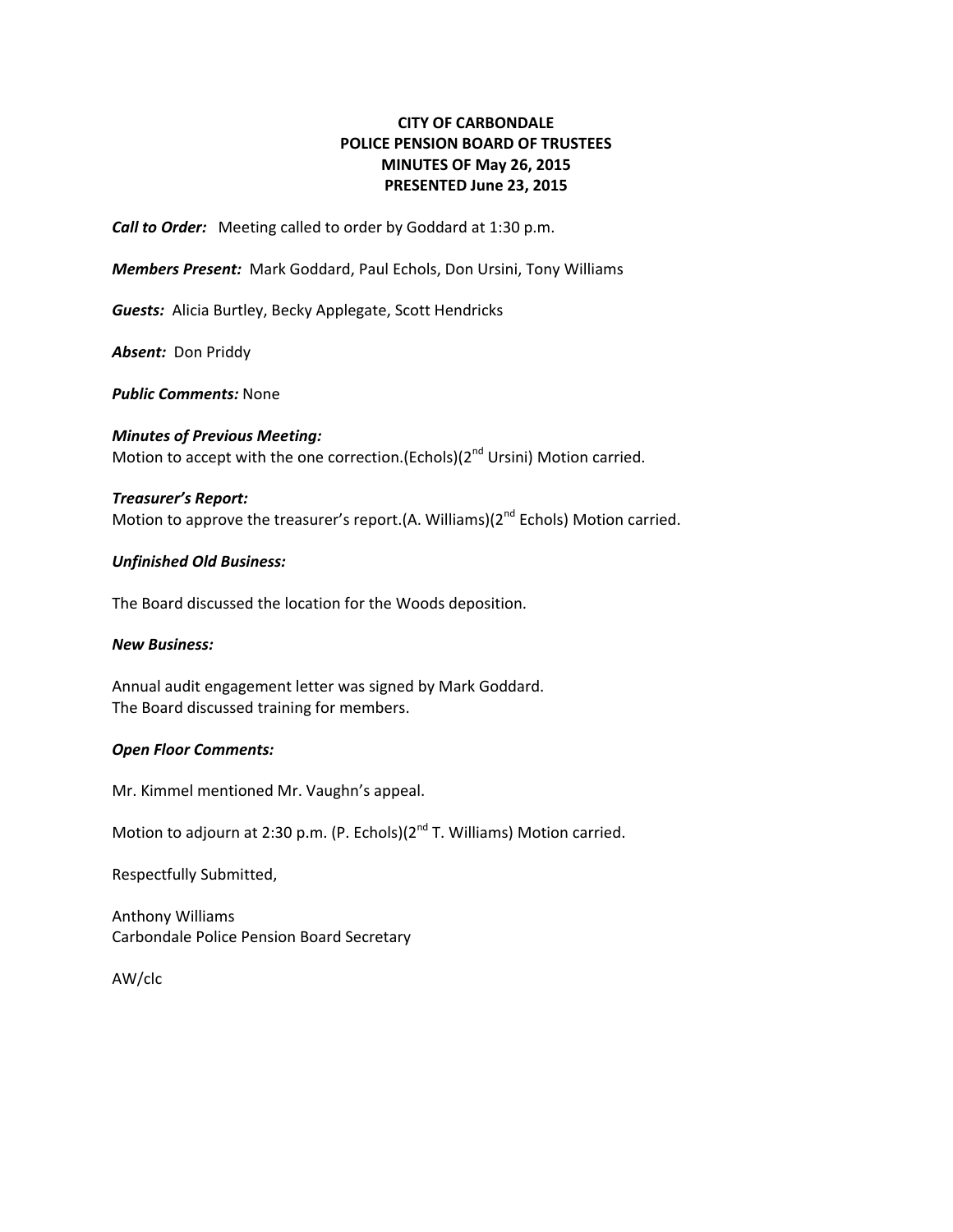#### **Carbondale Public Library Board of Trustees**

Wednesday, April 8, 2015 Meeting Room 4:30 p.m. 405 West Main St.

#### **MINUTES**

#### **Call to order.**

Called to order at 4:30 p.m.

#### **Roll call.**

Introductions, audience and visitors. Visitors are asked to introduce themselves at this time and present any issues they wish to discuss. Visitors wishing to address specific agenda items will be granted two to five minutes at the discretion of the President, not to exceed a total of twenty minutes. The Library Board may cut short any comments that are irrelevant, repetitious, or disruptive. (Id. at 1425-26).

### **Present.**

Philip Brown, President Barbara Levine, Vice President (2) Don Prosser, Treasurer Joyce Hayes (2) Roland Person (1) Sharifa Stewart (3) Harriet Simon (1)

### **Absent.**

Susan Tulis, Secretary (2) Julian Pei (9 excused)

The number following the Trustee's name indicates the number of absences this fiscal year.

### **Staff present.**

Diana Brawley Sussman, Library Director Gwen Hall, Finance Manager

### **Visitors present.**

None.

## **President's report.**

None.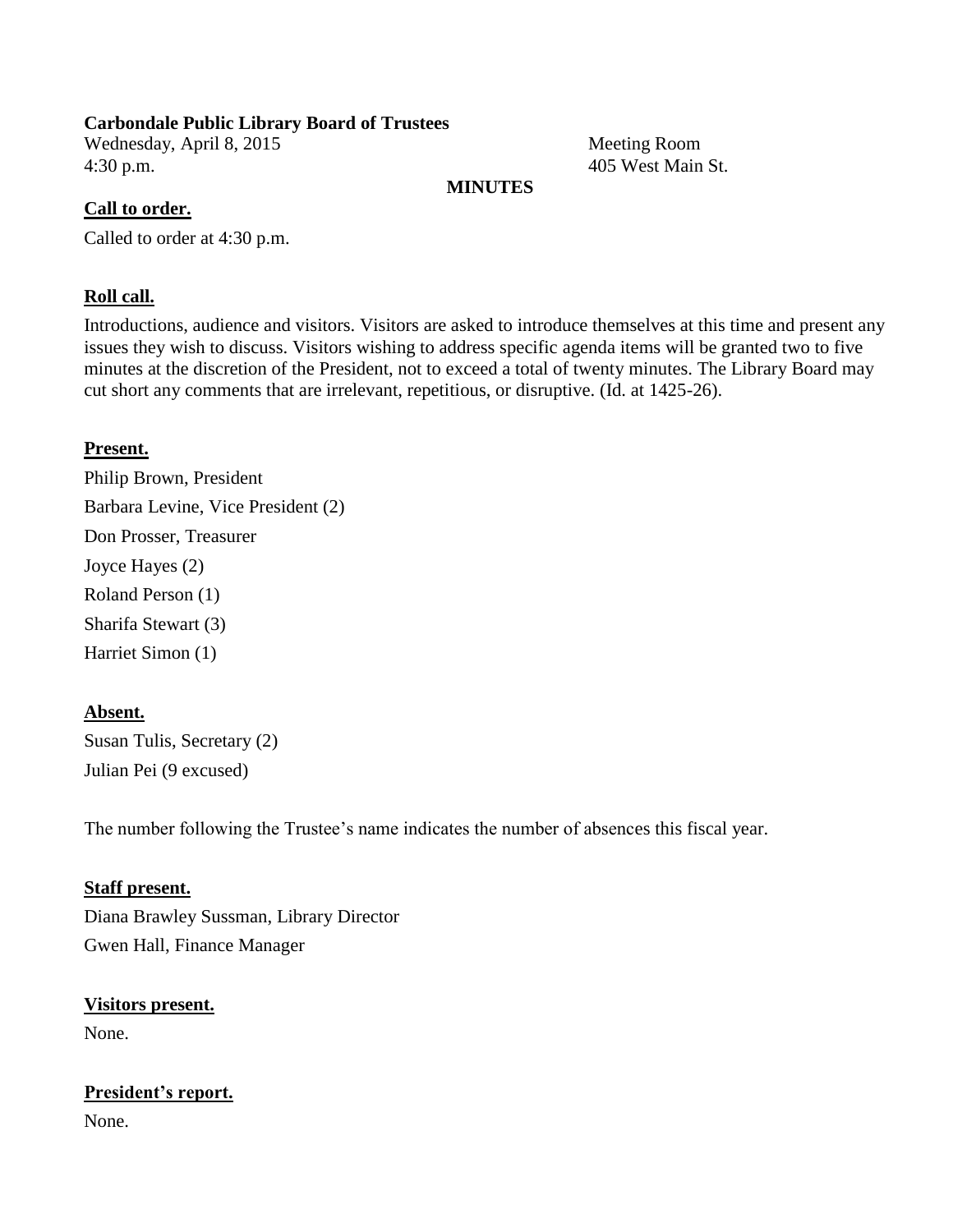### **Secretary's report.**

1. Approval of the March 11, 2015 minutes. Harriet Simon made a motion to approve the minutes. Roland Person seconded. MOTION passed unanimously.

### **Correspondence and communications.**

None.

## **Financial report.**

1. Approval of bills payable up to and including bills due April 16, 2015 to May 15, 2015.

The cost for Servepro & L&P Carpet for flood was around \$11,000. All but the \$1,000 deductible was reimbursed by insurance, and we've received that reimbursement check. There were many book purchases this month. Barbara Levine made a motion to pay bills. Joyce Hayes seconded. MOTION passed unanimously.

2. Appointment of Trustee(s) to serve on the Finance Committee. Roland Person, Don Prosser and Joyce Hayes are on the finance committee. No changes necessary.

3. Set Finance Committee meeting near end of April: April 30 at 4:00 p.m.

4. Authorize the finance committee to approve all bills to be paid by the last day of the fiscal year, not to exceed budgetary authority. Barbara Levine made a motion to authorize the finance committee to not exceed the budgetary authority and to pay remaining bills. Harriet Simon seconded. MOTION passed unanimously.

5. Acceptance of the financial report for March 2015. We are on target for most line items. We are under budget in salary. We've received more donations than anticipated this year. The board noted that we need more budgeted for food and beverage line 240 (for programs). Philip Brown made a motion to accept the financial report. Barbara Levine seconded. MOTION passed unanimously.

## **Librarian's report.**

1. 11 Days for Compassion. There were thirty-six sponsors for forty programs taking place in twenty locations. The program sponsors were from several community sectors, including SIU affiliated groups, United Nations Association of USA - Southern Illinois Chapter, churches and many others. In its role as cocoordinator, the Carbondale Public Library maintains a website at [www.nonviolentcarbondale.org](http://www.nonviolentcarbondale.org/) and creates a brochure listing all forty programs. Attendance was high at all of the programs the Library Director attended. Most of the programs dealt with serious issues such as poverty, homelessness and equality. The Library's Human Library program, intended to build connections and break down stereotypes, was a success.

2. Staff Day. The staff will visit the newly renovated Six Mile Regional Library District in Granite City, IL. The Black Belt Librarian will do an in-service training for Carbondale and Granite City staff.

3. Lifting or eliminating circulation limits on reciprocal borrowers. Roland Person moves to treat reciprocal borrowers the same as our own in terms of loaned materials. Barbara Levine seconded. MOTION passed unanimously.

4. Patron behavioral issues. Discussed the behavior of a patron who may be stalking library staff. He was sighted driving slowly or parked near the homes of some staff (one on a country road). He is frequently in the library and has been asking staff a lot of personal questions.

5. Other. The library has gotten a lot of media coverage in the past month for the Human Library, the Keats grant and 11 Days for Compassion. The FY16 budget hearing will take place at the City Council meeting on April 14, and the budget will be passed by the City Council on April 28. The Director will attend, and Trustees are welcome to attend.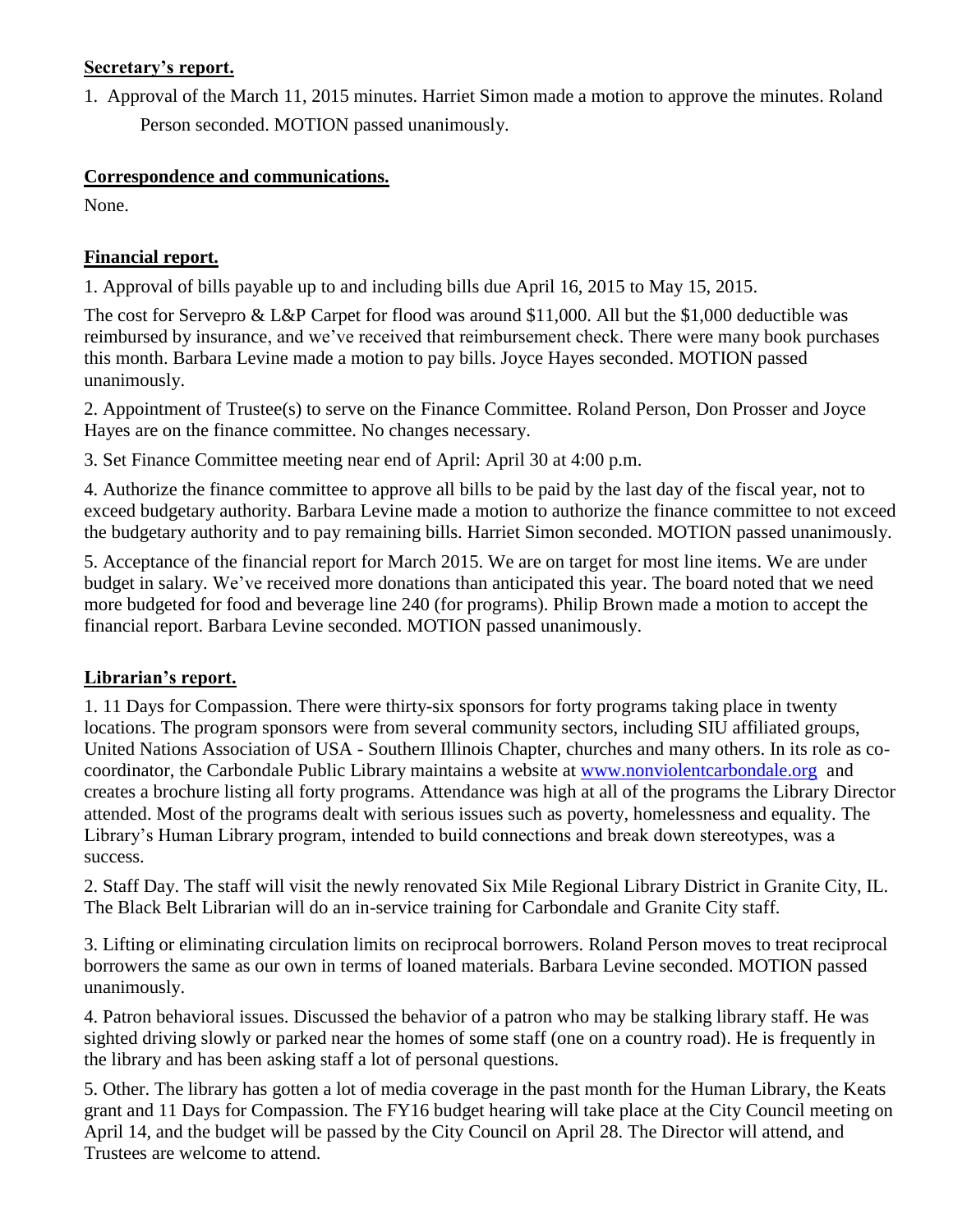#### **Committee reports.**

The Finance Committee will meet at 4pm on Thursday, April 30.

### **Unfinished business.**

None.

### **New business.**

None.

### **Other.**

Harriet Simon distributed the Friends' book sale information (April 24-26). The Evergreen Garden Club will be having a yard sale and plant sale outside of the Brush Building during the sale.

#### **Adjournment.**

Adjourned at 6:15 p.m.

Next Board Meetings for 2015 (all in Public Library meeting room, 4:30 p.m.): May 13, June 10, July 8, August 12, September 9, October 14, \*November 18, December 9. (\*note: proposed date for November is the third Wednesday of the month due to Veteran's Day closing; all other dates are the second Wednesday.)

### **Respectfully submitted:**

Susan Tulis, Secretary **Prepared by:** Diana Brawley Sussman, Library Director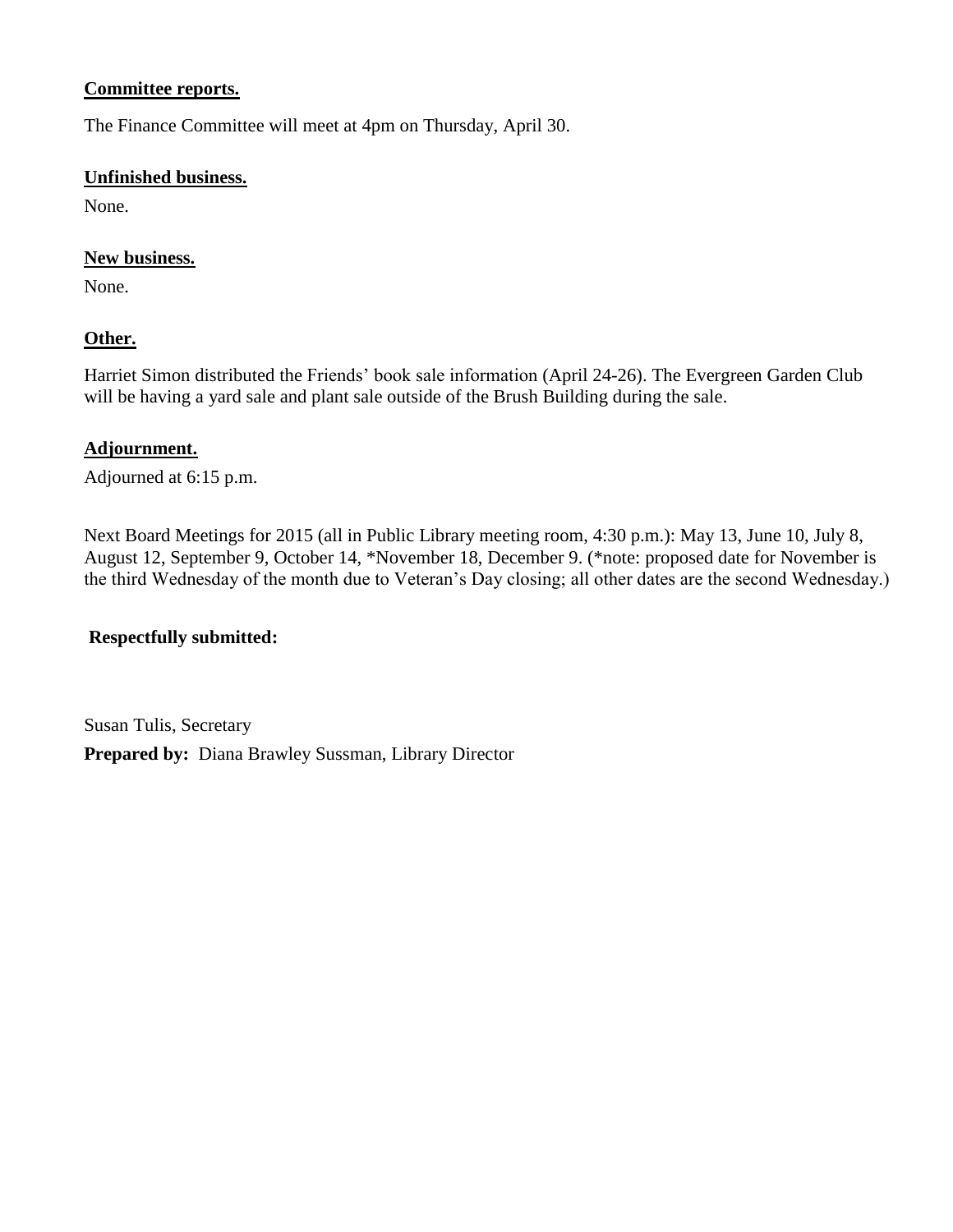#### **Carbondale Public Library Board of Trustees**

Wednesday, May 13, 2015 Meeting Room 4:30 p.m. 405 West Main St.

Carbondale, IL 62901

#### **MINUTES**

#### **Call to order.**

Called to order at 4:30 p.m.

#### **Roll call.**

Introductions, audience and visitors. Visitors are asked to introduce themselves at this time and present any issues they wish to discuss. Visitors wishing to address specific agenda items will be granted two to five minutes at the discretion of the President, not to exceed a total of twenty minutes. The Library Board may cut short any comments that are irrelevant, repetitious, or disruptive. (Id. at 1425-26).

#### **Present.**

Philip Brown, President Barbara Levine, Vice President Susan Tulis, Secretary Don Prosser, Treasurer Joyce Hayes Roland Person Harriet Simon Sharifa Stewart

### **Absent.**

Julian Pei (1)

The number following the Trustee's name indicates the number of absences this fiscal year.

#### **Staff present.**

Diana Brawley Sussman, Library Director Gwen Hall, Finance Manager Jeannie Kernaghan, Circulation/Cataloging

### **Visitors present.**

None.

#### **President's report.** None.

#### **Secretary's report.**

1. Approval of the April 8, 2015 minutes. Barbara Levine made a motion to approve minutes. Roland Person seconded. MOTION passed unanimously.

## **Correspondence and communications.**

None.

#### **Financial report.**

1. Approval of bills payable up to and including bills due May 16, 2015 to June 15, 2015. Roland Person made a motion to pay bills. Susan Tulis seconded. MOTION passed unanimously.